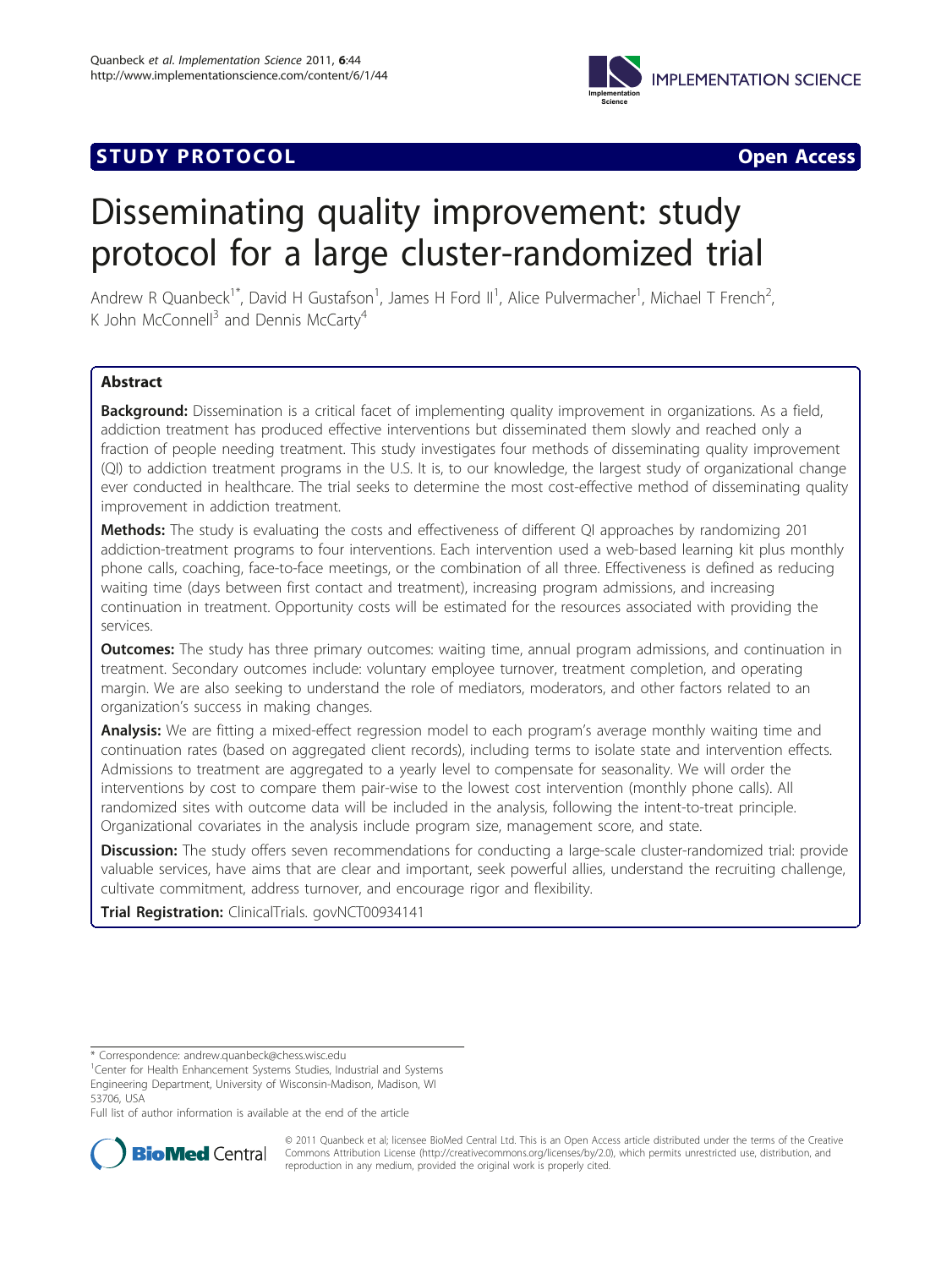# Background

The field of addiction treatment serves only a small proportion of people who need its help. The 2009 National Survey on Drug Use and Health estimates that 23.5 million Americans age 12 and older needed treatment and 2.6 million received treatment from addiction treatment facilities [\[1](#page-8-0)]. Moreover, only about one-half of people who start treatment complete it [[2](#page-8-0),[3\]](#page-8-0), suggesting that about 6% of people who needed treatment in 2009 completed it-and that the addiction treatment system can substantially improve. That system (of addiction treatment facilities) is the subject of this study (not addiction treatment delivered in primary care, self-help, or faithbased organizations). The focus is systems- rather than client-level factors that relate to the effectiveness of treatment.

Several barriers stand in the way of people getting treatment. Individuals who call a program for help often encounter problems such as complicated admission systems, poorly designed phone systems, and a rude reception [[4\]](#page-8-0). As a result, many who call do not make an intake appointment. More than one-half of those who do make intake appointments fail to attend [[5,6\]](#page-9-0). Appointment delays, waiting lists, and requests that clients call back defer admission, discourage early engagement, and lead to appointment cancellations and noshows, a low retention rate, and poor outcomes [[7\]](#page-9-0). While these hurt the patient, they also contribute to inefficient capacity use. Providing an initial assessment soon after first contact greatly increases the chance of retaining clients [\[8](#page-9-0),[9\]](#page-9-0). The literature offers empirically tested strategies to improve client access and speed to treatment, such as taking walk-in clients [[10\]](#page-9-0), scheduling clients to come in within 24 to 48 hours of their first calling [\[11](#page-9-0)-[13](#page-9-0)], and streamlining the intake process by reducing paperwork and other administrative barriers [[14\]](#page-9-0).

Just as several barriers impede access to treatment, so do various factors reduce retention. Clients most often leave treatment because of inconvenient treatment services [[15\]](#page-9-0), dissatisfaction with treatment [[16\]](#page-9-0), and family and work responsibilities [[17](#page-9-0)]. Keeping clients in treatment is important because longer time in treatment relates to better outcomes [[9,18,19\]](#page-9-0) and completing treatment reduces addiction-related illnesses [[20,21\]](#page-9-0), crime [\[22\]](#page-9-0), and joblessness [\[23](#page-9-0)].

Program leaders set organizational policies and processes that affect all of their clients, and they have the ability to change them. Given that the literature provides solutions for the access and retention problems in addiction treatment, what is the best way to disseminate improvements? Here, the literature provides surprisingly scant information [[24\]](#page-9-0). One way to speed dissemination is to reduce organizational and process barriers using quality improvement (QI). Studies of organizational change, including QI, are difficult to do well. In particular, randomized controlled trials (RCTs) are difficult to conduct compared to studies of drug-effectiveness or other person-centered research for several reasons:

1. Sample size is a frequent limitation. Because randomization and analysis usually happens at the organizational rather than individual level, randomized trials of organizational change require a large number of organizations. Compared to individuals in clinical trials, it can be difficult to get organizations to participate, stay involved, and pursue the same aims.

2. Organizations differ and interventions, if they are to succeed, need to be tailored to the organizations. Differences in organizations make it hard to specify treatment as usual at the start of a study, so the researcher needs another baseline.

3. Participating organizations may be only those that volunteer and therefore not be representative of organizations in the field.

4. The intervention is hard to hold constant. In drug trials, the same pill is given to every subject in the intervention. But if, for instance, the intervention includes consulting, it is hard to hold consultation characteristics constant.

5. The environment is also hard to hold constant in studies that take months or years to complete.

The complexities of organizational change explain, in part, two criticisms often made of QI studies: the majority of QI efforts involve single organizations and a simple 'before and after' analysis, and QI efforts are multifaceted and studies of QI do not determine the active ingredients [[25](#page-9-0)]. The scale and methods used in the study reported here are intended to respond to these criticisms.

Improvement collaboratives are one tool commonly used to deliver QI to organizations. Improvement collaboratives involve multiple organizations working together [\[26\]](#page-9-0) to make processes better [[27](#page-9-0)-[30](#page-9-0)]. Collaboratives have produced disparate results in organizational change, from very positive [[31-34\]](#page-9-0), to mixed [[30,35,36\]](#page-9-0), to no effect [[37\]](#page-9-0). This disparity may result, in part, from the methodological problems described above.

The study described here uses improvement collaboratives along with previously described principles and techniques developed by NIATx, formerly the Network for the Improvement of Addiction Treatment [[38](#page-9-0),[39\]](#page-9-0). Like previous NIATx studies, this one (called NIATx 200) involved multiple organizations; unlike others, NIATx 200 involved randomizing the organizations using a cluster-randomized study design.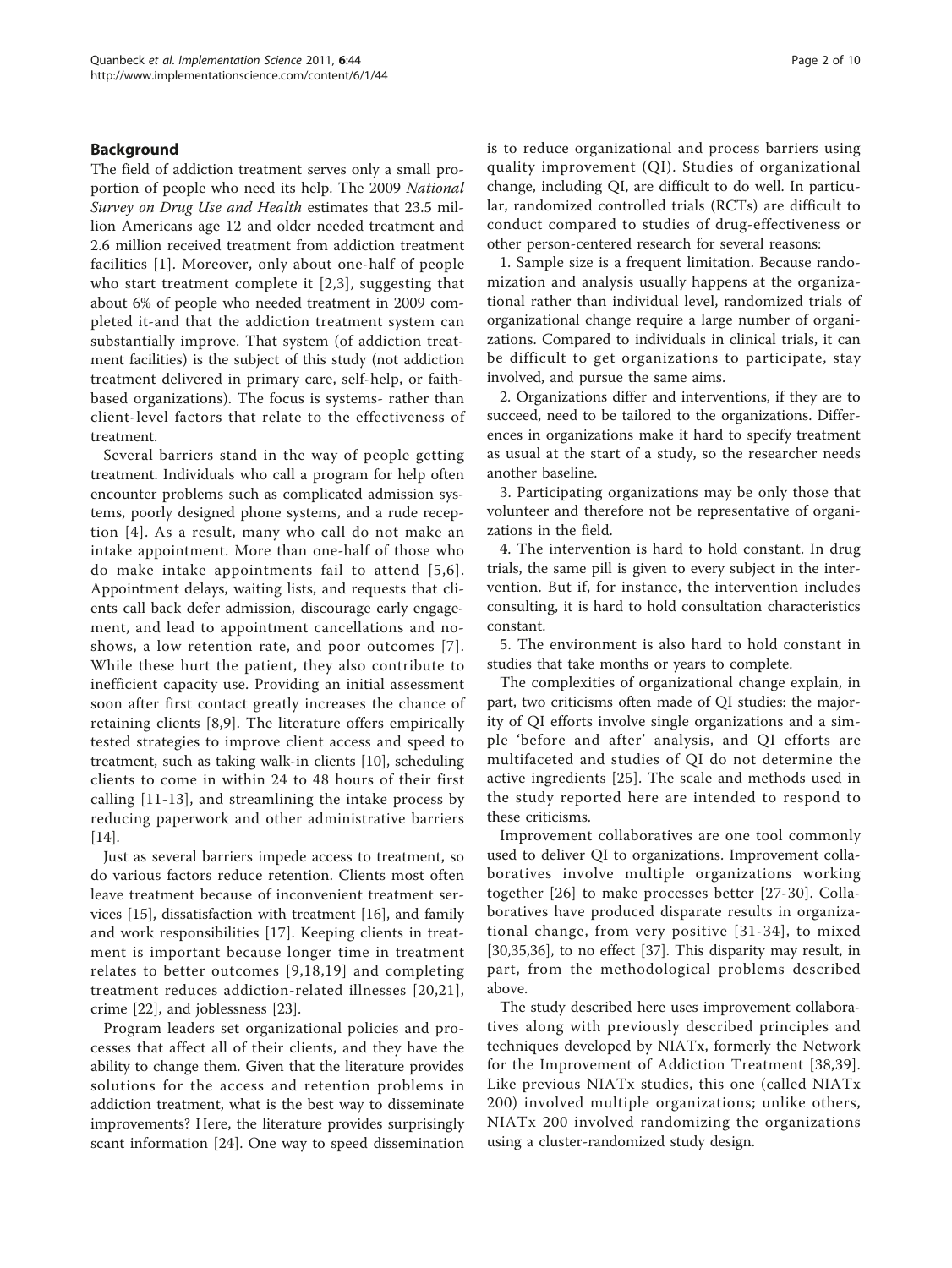# Methods and design

# Study objectives and hypotheses

The primary research question of NIATx 200 is to determine which of four collaborative service combinations produces the greatest improvement in waiting time (days to treatment from first contact), rates of admissions to treatment, and continuation in treatment. The secondary research question is: What is the impact of the study interventions on treatment completion rates, the level of adoption and sustainability of the recommended practices, organizational readiness to adopt and sustain the new practices, voluntary employee turnover, and program margin? Interventions were delivered to and outcome analyses are performed at the program level.

We are also examining the cost of delivering each combination of services. The intent of the cost analysis is to assess the cost of disseminating different QI methods to state agencies that regulate substance abuse treatment. Our budget did not allow us to assess the cost to the treatment programs of implementing the services.

NIATx 200 is a cluster-randomized trial with four interventions: interest circle calls, coaching, learning sessions, and the combination of interest circle calls, coaching, and learning sessions. Figure 1 shows the study's organization and design.

Interest circle calls are regularly scheduled (monthly in our case) teleconferences in which change team members from different programs discuss issues and progress and get advice from experts and one another. Interest circle calls are inexpensive and provide a regular meeting time for members to continue collaborating. If interest circle calls produce QIs, then change can be made widely at relatively low cost. But the quality of interest circle calls may vary by facilitator, and because the teleconferences are scheduled at particular times, they sometimes compete with other priorities, limiting participation. Although participants can listen to recordings of calls they miss, they lose the chance to interact.

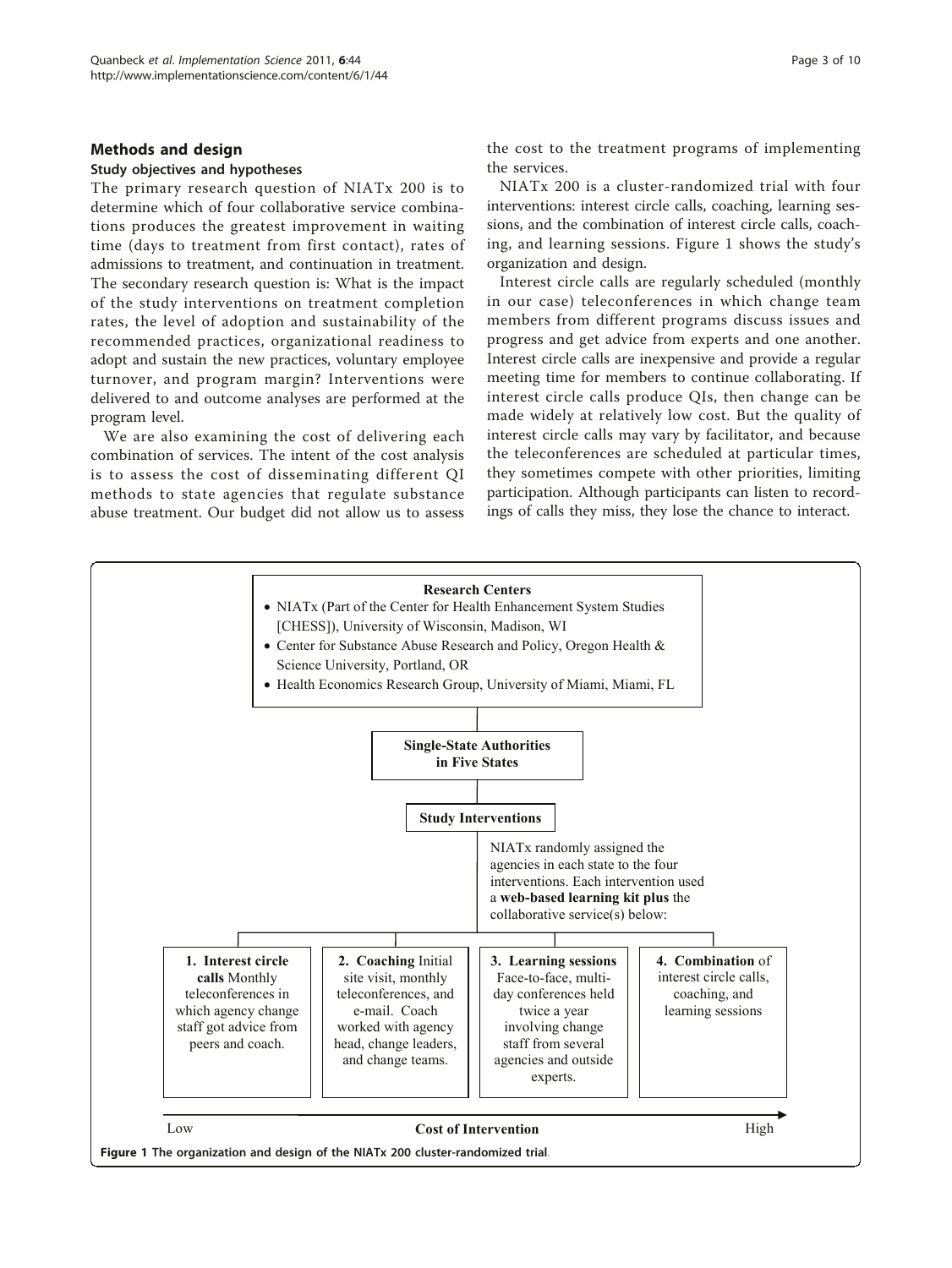<span id="page-3-0"></span>Coaching assigns a process improvement expert to work with program leaders and change teams to help them make and sustain process improvements. In our study, coaching involved one site visit, monthly phone conferences, and e-mail correspondence. Coaches give a program ongoing access to an expert who tailors advice to the program and makes contacts with other experts and programs that have already addressed the same issue. However, coaching is expensive, and the match between program and coach may not be ideal. Program staff may also miss the camaraderie that comes from learning sessions and interest circle calls. Just as facilitator quality in interest circle calls may vary, so may the quality of coaching.

Learning sessions occur periodically-in our case, twice a year. These face-to-face multi-day conferences brought together program change teams to learn and gather support from outside experts and one another. Participants learn what changes to make and develop skills in QI (e. g., creating business cases for improvements). Learning sessions raise interest in making changes and provide opportunities for program staff to share plans and progress. The sessions promote peer learning, increase accountability and competition, and give program staff the time to focus and plan as a team without distraction. Learning sessions also are costly, and the knowledge and excitement they produce can fade.

A common form of learning collaborative involves a combination of these services and is the final study intervention. A combination of interest circle calls, coaching, and learning sessions provides continuity and reinforcement over time and offers options for the way program

|  |  |  |  |  | Table 1 NIATx 200 aims and promising practices |  |
|--|--|--|--|--|------------------------------------------------|--|
|--|--|--|--|--|------------------------------------------------|--|

staff can give and receive help. One would assume that this intervention would have the greatest effectiveness. But the combination is expensive and risks delivering inconsistent messages from different leaders and facilitators. The combination also risks exerting too much external pressure, thus reducing intrinsic motivation.

The protocol called for all four interventions to have the same goals during the three six-month intervention periods. For example, each program concentrated on reducing waiting time during months 1-6 of their involvement. During each intervention period, programs chose which practices to implement from those shown in Table 1. All interventions had access to the same web-based learning kit, which contained specific steps to follow, tools (e.g., the walk-through, flow charting), ways to measure change, case studies, and other features. What varied were the methods of instruction and support that were wrapped around the learning kit: interest circle calls, coaching, learning sessions, or the combination of all three.

# Ethics

The study received approval from the institutional review boards at the University of Wisconsin-Madison and Oregon Health and Science University and is registered at ClinicalTrials.gov (NCT00996645).

# Research team and study sites

The Center for Health Enhancement Systems Studies (CHESS), located at the University of Wisconsin-Madison, is a multidisciplinary team addressing organizational change to improve healthcare. NIATx is part of

| Increase availability of time slots<br>Make it easy to enter treatment<br><b>Clients</b><br>• Connect with clients during first<br>• Add groups<br>• Offer a tour guide<br>• Add time slots<br>• Overlap levels of care<br>contact<br>• Blend levels of care<br>• Combine intake appointments<br>• Establish clear two-way expectations<br>• Double-book time slots<br>• Help eliminate barriers to treatment<br>• Include family and friends<br>Increase the amount of counseling<br>admission planning<br>• Ask clients to complete paperwork<br>• Offer an inviting physical<br>• Assign backup counselors<br>environment<br>• Cross-train counselors<br>• Remind clients about the next<br>• Eliminate excessive paperwork<br>appointment<br>• Reassign tasks<br>Make it difficult to refuse or quit<br>• Transition existing clients<br>treatment<br>Eliminate appointments<br>• Collaborate with referral sources<br>appointment<br>• Establish walk-in hours<br><b>Referrers</b><br>• Follow up with no-shows<br>• Provide interim services<br>• Identify clients at risk for leaving and<br>Make appointments immediately<br>intervene<br>• Make appointments at the front desk<br>Make it easy to stay in treatment<br>leave<br>• Make appointments during the first call<br>• Assign peer buddies<br>for service<br>• Build community among clients<br>referrals<br>• Have clients help create their<br>• Open access to all time slots<br>• Suspend financial arrangements<br>treatment plans<br>• Hold joint staffing<br>· Streamline paperwork<br>• Have clients select groups<br>• Use contingency management | . Include family and friends in discharge and<br>• Use motivational interviewing<br>• Use video conferencing<br>• Map out continuing treatment<br>• Orient clients to outpatient treatment<br>• Offer telephone support<br>• Reward attendance at the first outpatient<br>• Assign one contact person to each referral source<br>• Schedule outpatient appointments before clients<br>• Guide referral sources to make appropriate<br>• Tailor brochures for each referral source<br>· Increase referral sources |
|-----------------------------------------------------------------------------------------------------------------------------------------------------------------------------------------------------------------------------------------------------------------------------------------------------------------------------------------------------------------------------------------------------------------------------------------------------------------------------------------------------------------------------------------------------------------------------------------------------------------------------------------------------------------------------------------------------------------------------------------------------------------------------------------------------------------------------------------------------------------------------------------------------------------------------------------------------------------------------------------------------------------------------------------------------------------------------------------------------------------------------------------------------------------------------------------------------------------------------------------------------------------------------------------------------------------------------------------------------------------------------------------------------------------------------------------------------------------------------------------------------------------------------------------------------------------------------------------------------------------------------|------------------------------------------------------------------------------------------------------------------------------------------------------------------------------------------------------------------------------------------------------------------------------------------------------------------------------------------------------------------------------------------------------------------------------------------------------------------------------------------------------------------|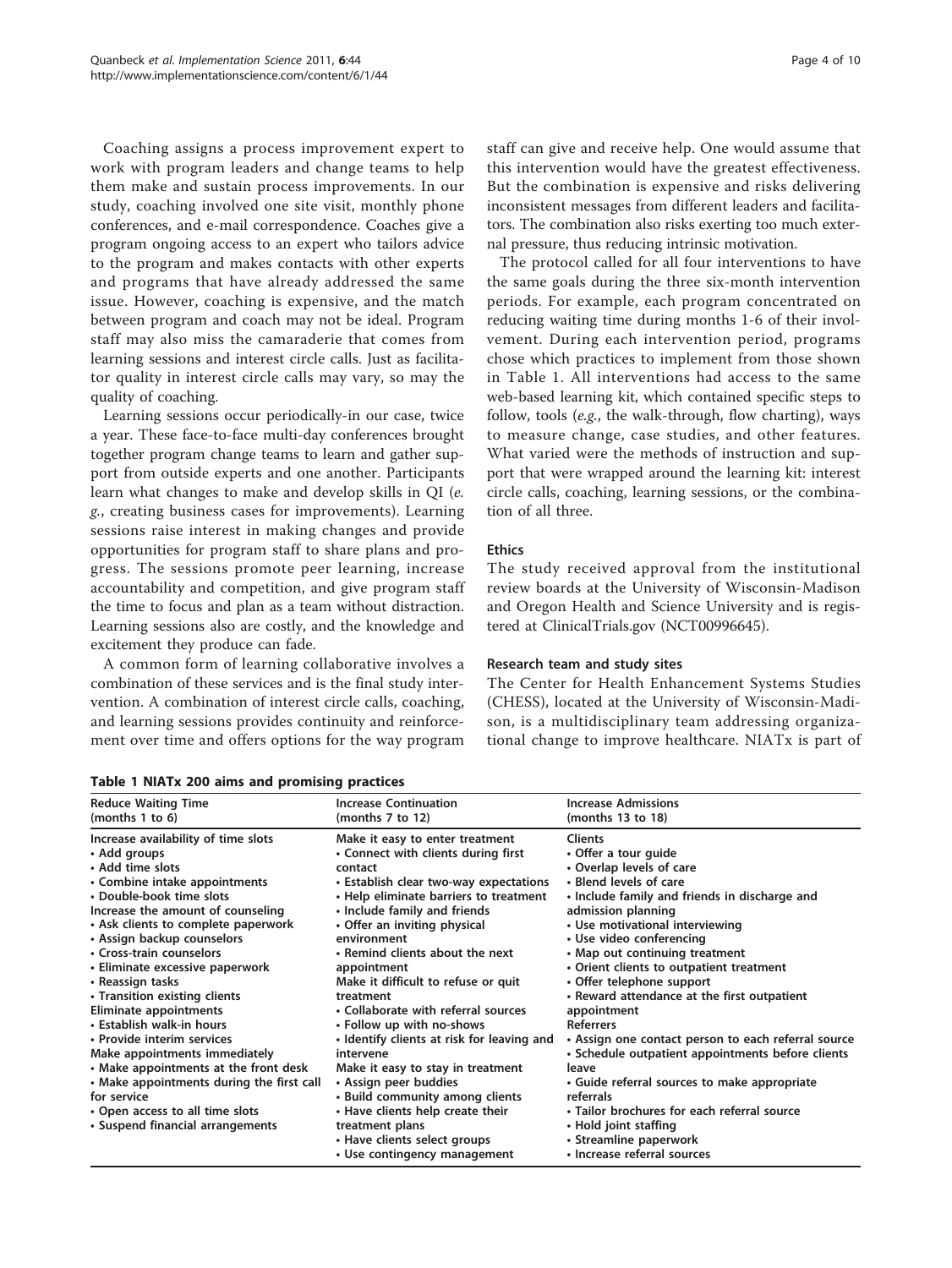CHESS. The Center for Substance Abuse Research and Policy (at Oregon Health and Science University) works at the nexus of policy, practice, and research for the treatment of alcohol and drug dependence to improve evidence-based addiction treatment. The Health Economics Research Group (HERG) at the University of Miami conducts research on the economics of substance abuse treatment and prevention, HIV/AIDS, criminal justice programs, and health system changes. This core research team worked with five states through each state's single state agency (SSA) (the authority for substance-abuse treatment at the state level).

SSA administrative systems identified eligible programs. To be eligible to participate in NIATx 200, programs had to have at least 60 admissions per year to outpatient or intensive outpatient levels of care as defined by the American Society of Addiction Medicine (ASAM) and have received some public funding in the past year. Programs that had worked with NIATx in the past were excluded from participating. (Before the start of this study, a number of programs-fewer than 100 nationwide-had worked with NIATx.) All clients treated within an eligible program were deemed eligible and included in the analysis. SSAs and state provider associations promoted the study and helped recruit participants. Before randomization, NIATx assessed programs' readiness for change and management strength, and asked about which other treatment programs most influenced their own operations. Then programs were randomized to study interventions.

# Study measures

NIATx 200 has three primary outcomes: waiting time (days from first contact to first treatment), annual program admissions, and continuation in treatment through the first four treatment sessions. Data for the waiting time and continuation outcomes come from patient information collected, aggregated, and sent in by the SSAs at approximately 9, 18, and 27 months after the start of the intervention. Annual program admissions and other secondary outcomes (including voluntary employee turnover, treatment completion, and operating margin) were collected through surveys of executive directors conducted at baseline, mid-intervention, and project completion. The research team also surveyed staff members at the treatment programs and is using other measures, described below, to understand the role of mediators, moderators, and other factors that contribute to an organization's success in making changes. As others have demonstrated, QI efforts are much more likely to improve quality if they take place in a supportive context [\[40,41\]](#page-9-0).

The Organizational Change Manager (OCM) measures an organization's readiness for change. Staff members at treatment programs completed the OCM. The OCM had good inter-rater reliability among respondents in field tests [\[42\]](#page-9-0).

Organizations adopt many changes, but sustain few [[43](#page-9-0)]. The 10-factor multi-attribute British National Health Services Sustainability Index is being used to predict and explain the sustainability of promising practices that programs implemented. A research trial involving 250 experts in healthcare policy and delivery, organizational change, and evaluation validated the model, which explained 61% of the variance in the sustainability of improvement projects [\[43](#page-9-0)].

The management survey measured 14 management practices at the beginning of the study. The survey was based on the instrument developed by Bloom and Van Reenan [[44](#page-9-0)]. The published results indicate that good management practice is associated with shorter waiting time, weakly associated with revenues per employee, and not correlated with operating margins. Better management practices were more prevalent in programs with a higher number of competitors in the catchment area [[45\]](#page-9-0).

The Drug Abuse Treatment Cost Analysis Program (DATCAP) is a data-collection instrument and interview guide that measures both direct expenses and opportunity costs. Although DATCAP was initially used in the field of drug abuse treatment, the instrument is now used in treatment programs in many social-service settings. DATCAP was modified for this study to capture the economic costs to an SSA of developing and providing services [\[46](#page-9-0)].

# Sample size

Power calculations were predicated on the idea that the unit of analysis is the program rather than the client. Power was calculated for various sample sizes, with consideration given to anticipated recruitment levels in each state. An attrition rate of 20% was assumed in the sample size calculations. It was determined that a sample size of 200 programs would provide 80% power to detect a difference of 3.2 days in waiting time, 7.5% difference in continuation, and 14.2% difference in the log of admissions with alpha = 0.05. These levels of improvement for each outcome were deemed to be clinically or organizationally meaningful.

#### Randomization

The study design calls for nesting of agencies within states; as such, randomization of programs took place state by state. Though recruitment took place over a period of several months, all programs were randomized at a single point in time at the end of the recruitment period in each state. The randomization was stratified by program size and a quality-of-management score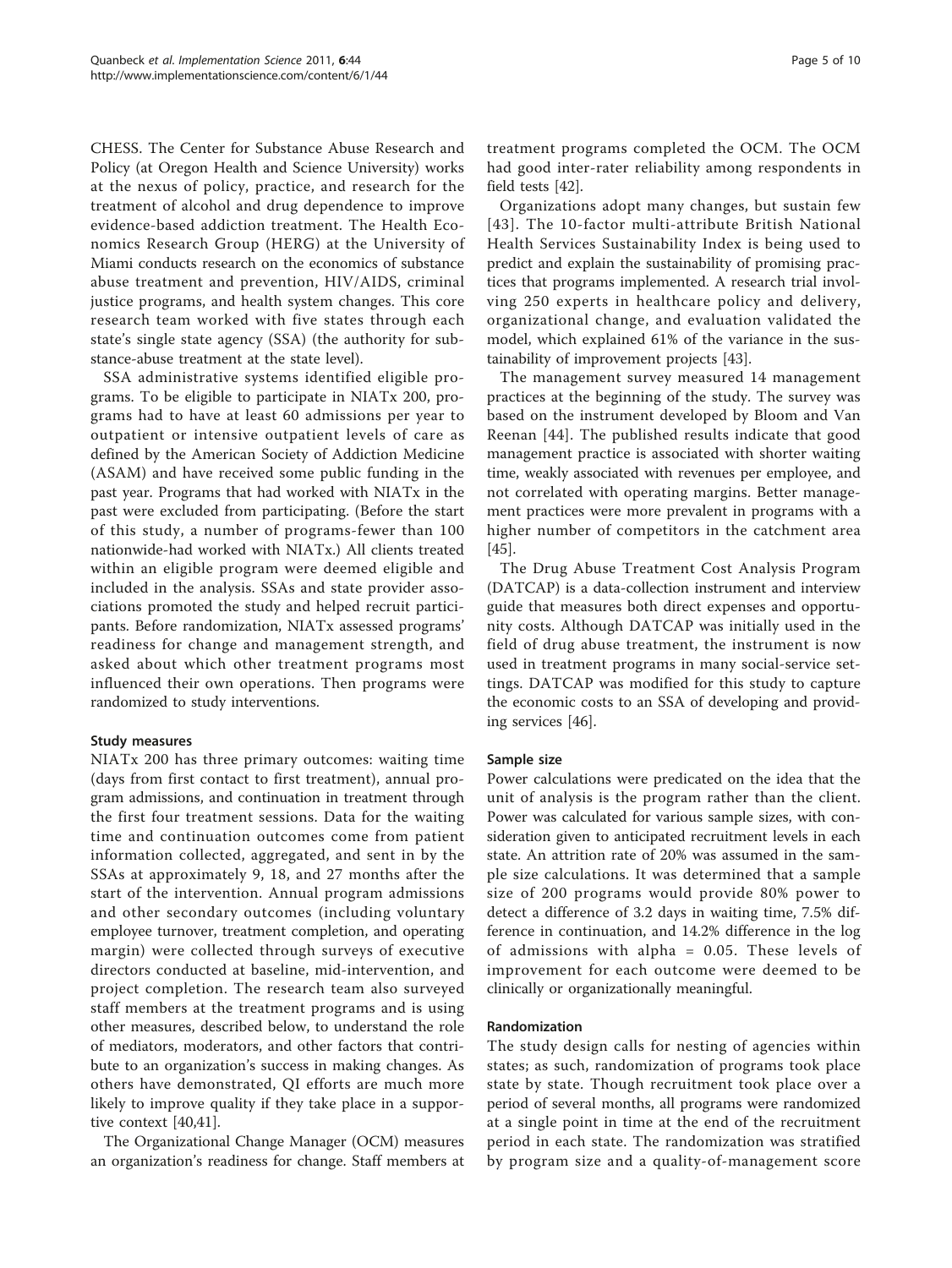generated during a baseline interview with program leaders [[45](#page-9-0)]. The project statistician generated the allocation sequence. The University of Wisconsin research team enrolled participants and assigned participants to interventions. Assignments to interventions were made using a computerized random number generator. Multiple programs within the same organization were assigned to the same intervention to avoid contamination. Neither the participants nor the study team were blind to the assignments.

# Timeline

The five states participating in NIATx 200 were divided into two cohorts. Cohort one had three states; cohort two had two states. For each cohort, randomization took place in the two to three weeks before the first sixmonth intervention began. See Table 2. Baseline data were gathered in a period of up to three months before randomization.

# Procedures

The state authorities recruited programs to participate in NIATx 200. They promoted the study at meetings and by word of mouth, and wrote letters to the CEOs of programs. They also conducted meetings so the leaders of eligible programs could learn more about the study. At these meetings, the research team and SSA directors explained that programs would use one of four methods to improve processes that affect access and retention. Peer programs with NIATx experience explained the improvements they had made using the same methods and showed changes in data that resulted from the improvements. SSA directors outlined the benefits and responsibilities of programs in the study. Programs would gather pretest data, be randomly assigned to one of four study interventions, and receive 18 months of support. During months 1 to 6, they would focus on reducing waiting time; in months 7 to 12, increasing continuation rates; and in months 13 to 18, increasing admissions. Afterward, the program could join state-led activities to sustain changes. The SSA would send client data to the researchers about waiting time, admissions,

continuation, and treatment completion. The program CEO would name from the staff an influential change leader. The leader and staff at each program would complete surveys during the pretest period and at 9, 18, and 27 months. These surveys addressed employee turnover, new practices initiated, number of employees, revenue, and operating margin. Staff would complete surveys about how the program makes and sustains changes. The program would receive minimal compensation for reporting these data.

# Data analysis

The treatment program comprises both the unit of randomization and the unit of analysis in the study. For the primary analysis, the protocol calls for us to aggregate client records to compute monthly averages for each program's waiting time and continuation rates. The unit of analysis will be a vector of program-month results based on these aggregated values. We will fit a mixedeffect regression model to these monthly observations, including terms to isolate state and intervention effects. We are aggregating admissions to a yearly level to compensate for seasonality. We will use random effects to model the correlation among outcomes from the same program. Organization-level random effects will be included to model the correlation among programs within the same organization. Interventions will be ordered by the cost of implementation and compared in a pair-wise fashion to the lowest cost intervention (interest circle calls). All randomized programs with available outcome data will be included in the analysis according to the intent-to-treat principle. The analysis will be conducted by originally assigned intervention regardless of how much programs participated in the learning services. Organizational covariates accounted for in the analysis will include program size, management score, and state affiliation.

# Illustration of a program participating in NIATx 200

The following scenario shows what a program assigned to the coaching intervention might have experienced. Assignment to the coaching intervention meant that the

# Table 2 NIATx 200 Timeline

| Cohort |                                   |      | <b>Reduce Waiting Time</b> |                                     | <b>Increase Continuation</b> |                                   |              |                                                                          | <b>Increase Admissions</b> |                                                     |              |       |
|--------|-----------------------------------|------|----------------------------|-------------------------------------|------------------------------|-----------------------------------|--------------|--------------------------------------------------------------------------|----------------------------|-----------------------------------------------------|--------------|-------|
|        | Intervention<br>$(6 \text{ mo.})$ |      |                            | <b>Sustain</b><br>$(9 \text{ mo.})$ |                              | Intervention<br>$(6 \text{ mo.})$ |              | <b>Sustain</b><br>Intervention<br>$(9 \text{ mo.})$<br>$(6 \text{ mo.})$ |                            | <b>Sustain</b><br>$(5 \text{ to } 8 \text{ mo.})^*$ |              |       |
|        | <b>Start</b>                      | Stop | <b>Start</b>               | Stop                                | <b>Start</b>                 | Stop                              | <b>Start</b> | Stop                                                                     | <b>Start</b>               | Stop                                                | <b>Start</b> | Stop  |
|        | 10/07                             | 3/08 | 4/08                       | 1/09                                | 4/08                         | 10/08                             | 11/08        | 8/09                                                                     | 1/08                       | 3/09                                                | 5/09         | 12/09 |
|        | 2/08                              | 7/08 | 8/08                       | 4/09                                | 8/08                         | 1/09                              | 2/09         | 10/09                                                                    | 2/09                       | 7/09                                                | 8/09         | 12/09 |

Start dates = first day of each month indicated.

Stop dates = last day of each month indicated.

\*The sustainability period for the third intervention was shorter than for the other interventions because data collection ended in December 2009.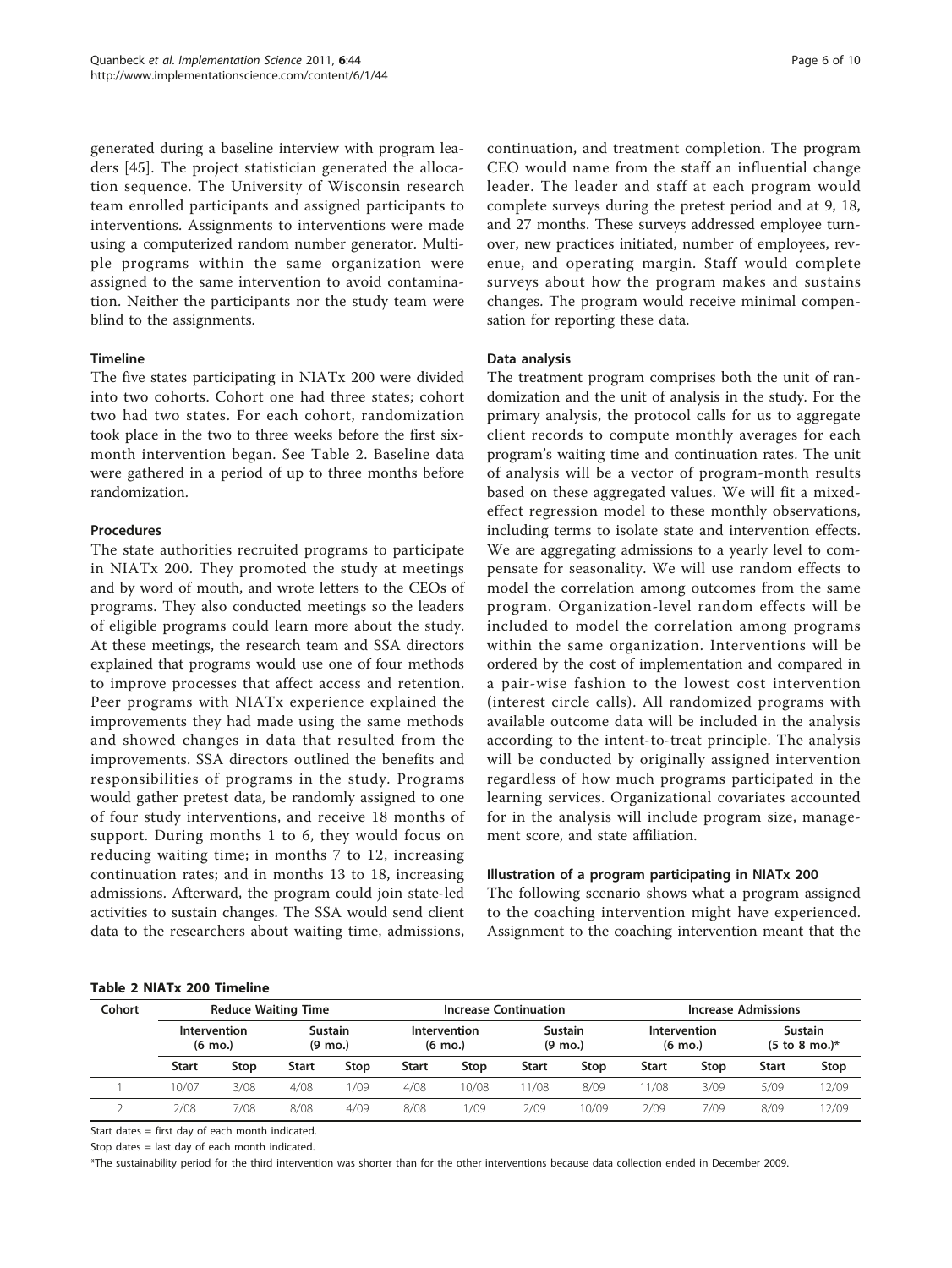program had a process improvement coach visit at the beginning of the study, call every month for the next 18 months, and communicate via e-mail.

A program began its work once the CEO named a change leader and change team. This group learned from the research team in the first week of their participation how to do a walk-through, which is a tool that shows staff members what it is like to experience dealing with the program as a client does. The program also had a coach assigned to it by the research team. The coach phoned the CEO, change leader, and change team members to introduce herself and set an agenda for a site visit. The coach also reviewed with the change team the results of the walk-through, an experience that revealed many issues to the change team, including long waiting times. The coach also encouraged change team members to examine case studies on the study website.

The site visit allowed the coach and change team members to get to know each other. The coach explained evidence-based improvement principles to the change team and different ways of reducing waiting time, the goal of the study in the first six months. The change team had to decide on one change to make first to reach this goal. In this example, the program decided to adopt a change they learned about from a case study on the study website: Eliminate appointments and instead invite callers to walk in the next morning, complete intake and assessment, and start treatment by noon. Among other things, the change team learned that making this change had resulted in the outpatient program's significantly increasing its revenue. Using information from the case study, the coach helped the change team review in detail how the program made this change-what data they collected, what steps they took, and what protocols they used to train staff for handling the high volume of walk-ins. Finally, the coach helped the change team figure out how to collect pretest data and start the rapid-cycle change process. In two weeks, the program would have enough pretest data (on about 25 clients) to start the change process.

Once pretest data were collected, the first rapid-cycle change (or plan-do-study-act cycle) began. The first three callers on Monday were invited to come anytime the next morning to be seen right away. Two callers jumped at the chance. One had to work but offered to come after work. The change leader (who was the program's medical director) did the intake and assessment with one client to experience the new process. The clinician did the same with the other client. At the end of the day, the medical director and clinician modified the change to allow walk-ins at the end of the day too. The next version of the change started Thursday and involved the first five people who called and two clinicians. After this change, the staff identified additional

concerns and made other adaptations. Throughout the rapid-cycle changes, the change leader worked side-byside with clinical staff (a key part of the strategy) to understand problems and make modifications. After staff discussions, the group decided on one last change. Now the new process would be tested with anyone who called for the next week (as medical director, the change leader had the authority to implement changes). In the space of three weeks, the overall goal of taking walk-ins was achieved by making and adapting small changes several times, until the process worked well. As a result, the program began serving more clients without adding staff.

During the remainder of the six months when the goal was to reduce time to treatment, the program continued to introduce and refine other changes (see the possibilities in Table [1](#page-3-0)), using the rapid-cycle change model. Starting in month seven, the goal changed to increasing continuation in treatment. The program did another walk-through to initiate a new series of changes to achieve this goal.

# **Discussion**

#### Lessons learned

Seven important lessons from conducting NIATx 200 are described below.

# Provide services that participants value

The states and programs in this study believed they were participating in an important study and getting services that were valuable. One reason for this and a tool that helped in recruitment was presenting the business case for process improvement-showing eligible treatment programs the financial benefits that other programs gained as a result of adopting the NIATx practices used in the study.

#### Have clear and important aims and practices

Research established and tested the goals and practices of the NIATx model (see Table [1](#page-3-0)) before the study started [[38](#page-9-0)]. As a result, the goals and practices were expressed clearly for the intended audience and were embraced as important. In addition, for this study, the research team and others in addiction treatment laid out a 'road map' of activities, objectives, and competencies for each phase of the study. This document, along with the web-based learning kit, gave everyone in the study a common set of information. Additionally, the goals were known and understood by researchers, coaches, the states, interestcircle facilitators, and program staff.

#### Seek powerful allies to recruit and retain organizations

The research team formed partnerships with state authorities for substance abuse treatment to recruit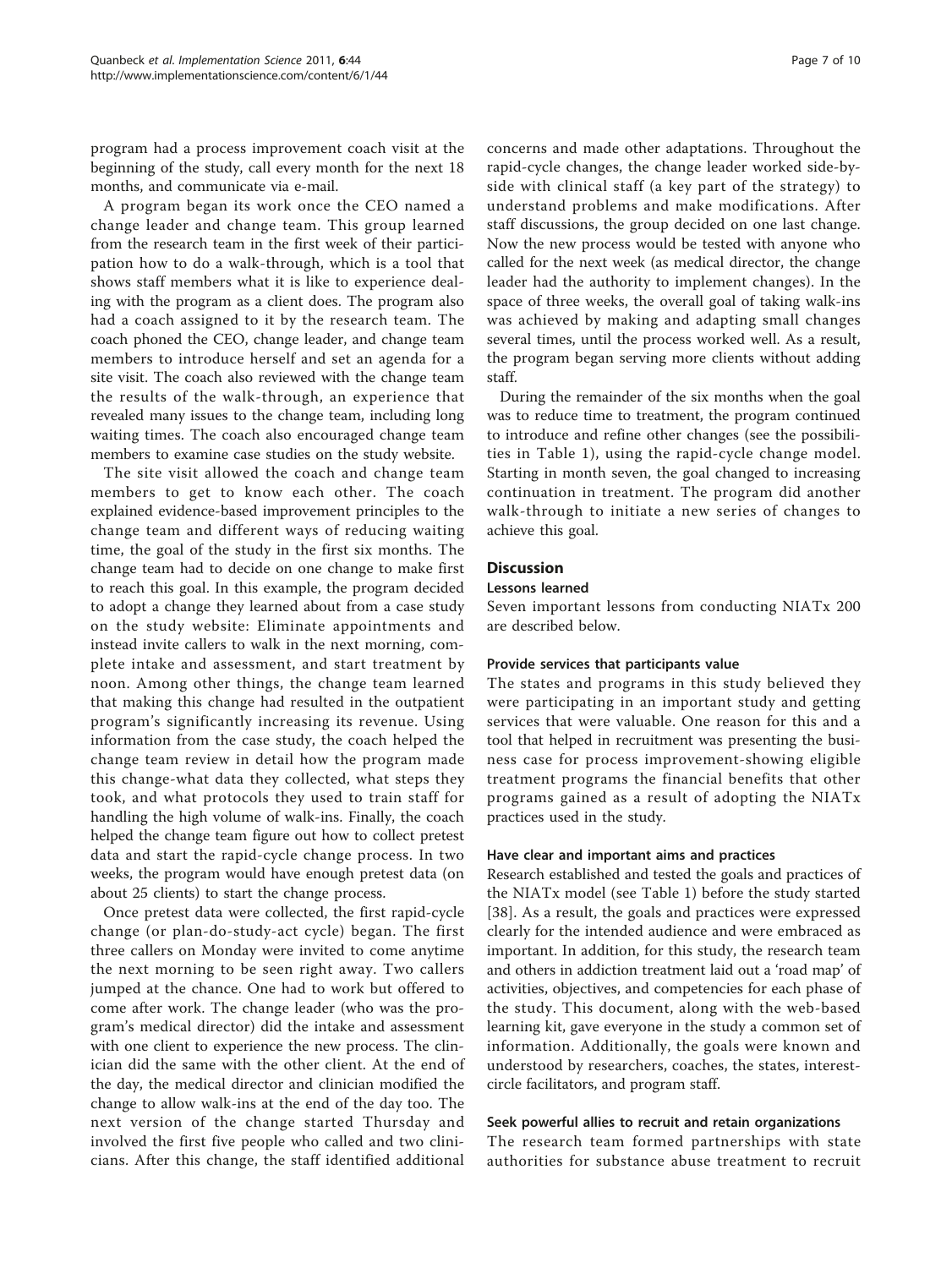programs to the study and collect and report data. The work of the SSAs proved critical to the success of the project because they had the systems, relationships, and leverage essential to the task. The SSAs used their data systems to identify eligible programs and facilitate data collection. Most important, through promotion, personal contacts, and incentives, the SSAs encouraged programs to sign up for and participate in the study.

# Understand the challenge of recruiting organizations

When we started the study, we recruited about 30 programs in each state fairly easily. After this, it was difficult to recruit more programs. Programs in the first group in each state were interested in change; programs recruited later were less enthusiastic. This experience suggests that studies of organizational change can probably recruit most effectively from the approximately 48% of organizations in the categories that Rogers calls 'early adopters' and 'early majority'-and that it is difficult to compel other organizations to take part [[47](#page-9-0)]. This recruitment challenge is likely to present itself in all studies of organizations, especially when organizations volunteer for the study and are not part of one larger group under a single authority. To improve generalizability, it is important to select target organizations and work very hard to convince them to join.

# Cultivate commitment and engagement throughout the study

Once organizations signed up for the study, it was easy for people's initial enthusiasm to fade. Our team worked with the states throughout the study to retain buy-in and participation. This meant conducting phone-based meetings with the SSAs twice a month for more than two years, starting before recruitment took place, to involve them and seek their advice in all levels of planning and executing the study. Researchers invited state and program representatives to attend when they made presentations at conferences to acknowledge their importance in the work. The SSAs gave technical assistance to programs to help them provide the data required by the study. State leaders also sent letters of encouragement to programs; attended learning sessions to learn and set an example; hosted, with the research team, state-specific calls for programs; and, at statewide meetings, recognized programs participating in the study and invited them to tell their success stories.

# Address turnover

Staff turnover presents another ongoing challenge in long-term studies of organizational change. The loss of a staff member who acts as a contact point for data collection or project management can be very disruptive to a program's participation in the study. Teamwork can address this problem. For example, three people were involved in the project from each SSA and treatment program and participated in calls and meetings-an executive, the change leader, and a data coordinator. If one person left his job, the other two could pitch in and, when a replacement was selected, help that person learn the history and her role going forward.

# Encourage both rigor and flexibility

This study, like all large organizational interventions, required both rigor and flexibility, a need for clarity and a tolerance of ambiguity, sticking to the plan and making adjustments to it. The unforeseen will arise-and sometimes the study benefits from it. For example, programs struggled at first to supply data about the time between a prospective client's first call and getting into treatment. Before the study, most programs did not report this measure and the states' data systems had to be modified to include it. As a means of validating these data, research staff called each program once a month for the length of the study to obtain data about the days between first contact and getting into treatment. The information gained from these more than 6,600 calls provides a rich fund of other data to analyze. For example, some insured clients seeking treatment wait longer to get into treatment than uninsured clients, a finding that bears further investigation.

# Limitations and challenges

Randomized trials of organizational change always pose challenges. NIATx 200 has two notable limitations.

# Including a control and blinding

The gold standard in evaluation research is the randomized, placebo-controlled, double-blinded clinical trial [[48\]](#page-9-0). Conceptualizing a 'placebo' in this study of organizational change proved challenging. Given that monthly teleconferences were available to the general public through a separate NIATx initiative, the interest-circlecall intervention functioned as the control in this study. Double blinding is logistically impossible. It would be impractical, for example, to plan a learning session without knowing which programs to register at the conference hotel. Further, blinding participants would be antithetical to the collaborative nature of interest-circle calls and learning sessions. Within each intervention, participants were encouraged to learn from one another as part of the collaborative.

# Intervention and research costs

In developing the proposal for this work, we realized we would need 200 programs (about 50 programs per intervention) to have enough power to produce reliable results. This determination gave us a sense of the scale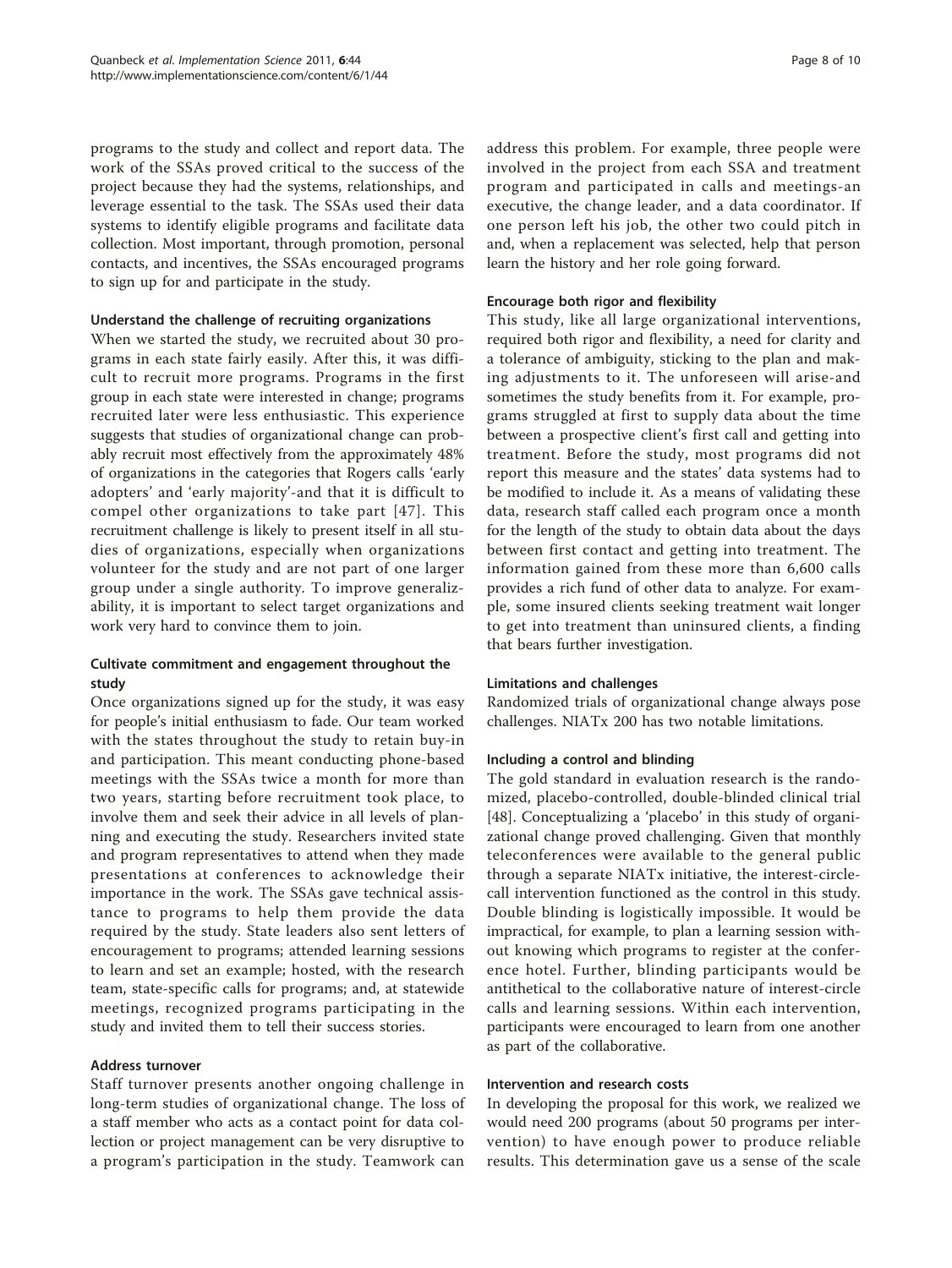<span id="page-8-0"></span>and cost of NIATx 200. We recognize that such a study is costly to implement and evaluate, and it will be hard to replicate at a similar scale. It will, however, provide extensive data for the analysis of organizational change for years to come.

# Conclusion

NIATx 200 advances organizational change and QI in several important ways. First, the findings will provide quantitative evidence of whether QI can improve fundamentally important elements of addiction treatment (i.e., access and retention). Second, the sheer scope of the study (201 treatment programs nested within five states) is unprecedented in QI research, and will provide insights on the effectiveness as well as the cost of delivering an organizational change intervention across multiple organizations. Third, in contrast to research that has examined the effects of a single tool or strategy (such as a checklist), NIATx 200 will advance the field by identifying the active ingredients in a multi-factorial QI strategy. Distance learning, coaching, and learning sessions have been key elements in many QI initiatives. Despite their widespread use, few rigorous studies have estimated their effectiveness. NIATx 200 provides a unique and specific test of their relative contributions to improvement.

The study examines methods for moving process improvement from a small number of organizations led by a national office to a state-run initiative involving many programs. Qualitative data will show the client experience in seeking care. Because states had to develop new data systems (e.g., to collect and report date of first contact), the study will provide insights about how states manage data systems and how they are prepared to address information system-related issues in healthcare reform. The study also collected information on which treatment programs exert influence over others, making it possible to examine influence characteristics in addiction treatment and how these may affect the dissemination of change.

It may also be possible to identify practices of organizations that are willing to make changes. The study will describe these practices in detail, assess the impact of the practices on clients, and give practical advice about how to implement them. The measures of management quality, readiness for organizational change, and the potential for sustainability allow validation of those instruments and further understanding of the conditions that contribute to lasting organizational change.

The data also will allow for detailed studies of moderation. What type of programs benefit from which QI approach? What type of coaching works best with which types of programs? Under what conditions do specific promising practices have the greatest success? One key product of the study will be the resources developed to teach QIs. For example, in preparing for the study, many promising practices were described in 'how to' manuals. These manuals are available to organizations interested in learning about and using these QI techniques. The diverse, real-world results of the study should provide direction for state leaders, heads of programs, and others about how best to improve access to and retention in treatment.

Finally, NIATx 200 shows that rigorous randomized trials of organizational change can be designed and conducted. The information produced will expand our understanding of treatment organizations and provide stakeholders in healthcare delivery a body of research they need to move our healthcare systems forward.

#### Acknowledgements

It is impossible to acknowledge properly the contributions of the many people and organizations that participated in this study. State government agencies met regularly with the research team to work on state-specific as well as overall study design and ensure the success of the study. A total of 201 very busy organizations agreed to be randomly assigned and followed through even when they would have preferred a different assignment. The senior author also wants to express his deep appreciation to the other members of the research team. It is rare to find such a collegial, committed, hard-working team. It is a privilege to work with them. Bobbie Johnson was the editor of this paper. The National Institute on Drug Abuse not only provided funding (R01 DA020832), but demonstrated a deep interest and commitment to make the project a success.

#### Author details

<sup>1</sup> Center for Health Enhancement Systems Studies, Industrial and Systems Engineering Department, University of Wisconsin-Madison, Madison, WI 53706, USA. <sup>2</sup>Departments of Sociology, Epidemiology and Public Health and Economics, University of Miami, Coral Gables, FL 33124, USA. <sup>3</sup>Department of Emergency Medicine, Oregon Health and Science University, Portland, OR 97239, USA. <sup>4</sup>Department of Public Health and Preventive Medicine, Oregon Health and Science University, Portland, OR 97239, USA.

#### Authors' contributions

DG and DM designed the study. AQ, JF, and AP contributed to the design and managed the acquisition of data and the implementation of the project. MF and KM led the economic design. AQ drafted the original manuscript. All authors read and approved the final manuscript.

#### Competing interests

The authors declare that they have no competing interests.

Received: 27 January 2011 Accepted: 27 April 2011 Published: 27 April 2011

#### References

- 1. Substance Abuse and Mental Health Services Administration: Results from the 2009 National Survey on Drug Use and Health: Volume I. Summary of national findings. NSDUH Series H-38A, HHS Publication No. SMA 10- 4586Findings; 2010.
- 2. Substance Abuse and Mental Health Services Administration: Treatment Episode Data Set (TEDS): 1995-2005. National admissions to substance abuse treatment services. DASIS Series: S-37 DHHS Publication No. (SMA) 07-4234; 2007.
- 3. Batten H: Drug services research study: Final report phase II. US Department of Health and Human Services; 1992.
- 4. Carr CJA, Xu J, Redko C, Lane DT, Rapp RC, Goris J, Carlson RG: [Individual](http://www.ncbi.nlm.nih.gov/pubmed/17512159?dopt=Abstract) [and system influences on waiting time for substance abuse treatment.](http://www.ncbi.nlm.nih.gov/pubmed/17512159?dopt=Abstract) J Subst Abuse Treat 2008, 34(2):192-201.